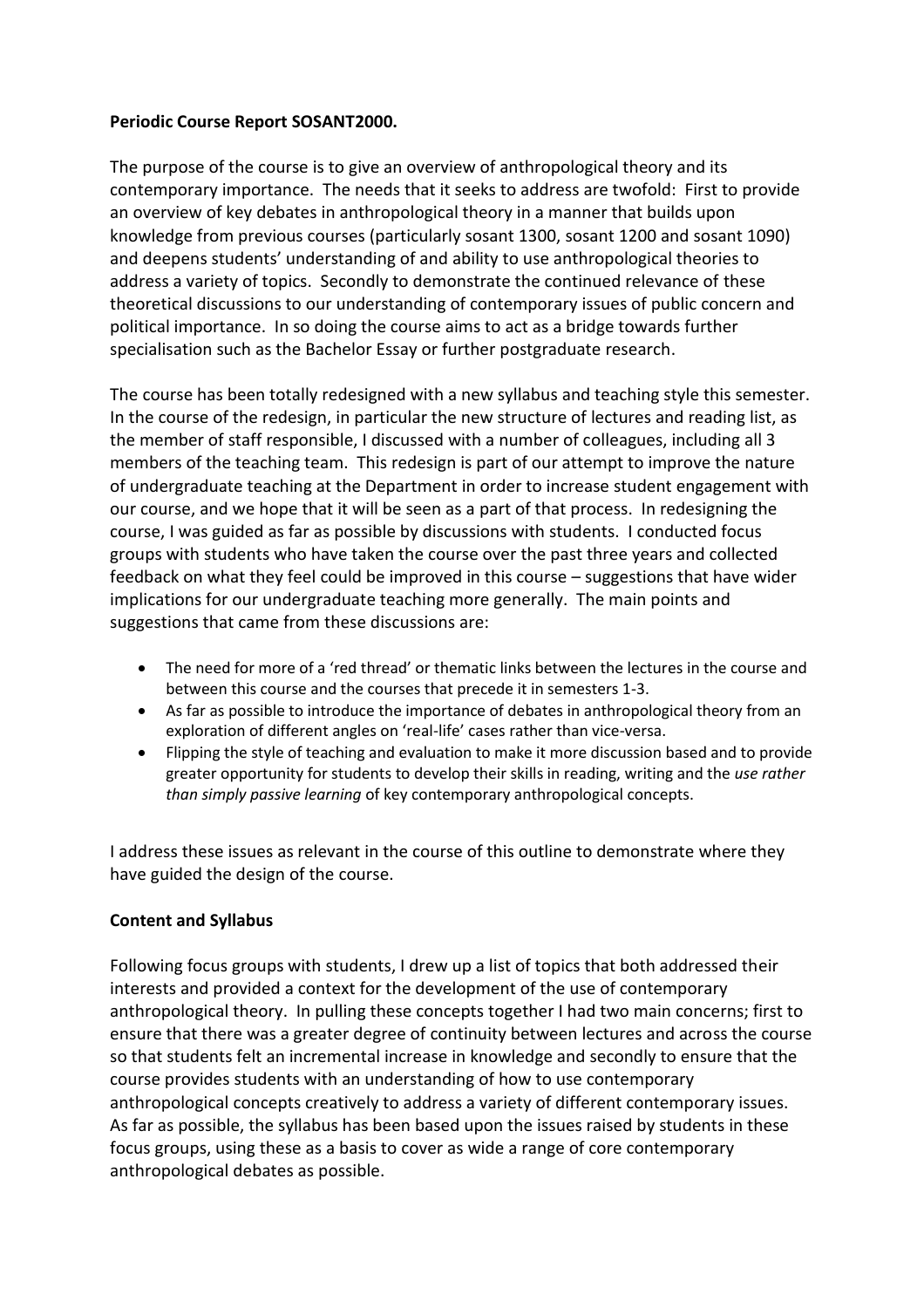The readings have been selected with a number of other considerations in mind. As mentioned, students wanted to draw out the connections between lectures and themes to give the course greater continuity. I have therefore prioritized texts that speak across themes so that lessons from previous weeks can be built upon and students can begin to understand how different concepts can reframe debates that they had previously been exposed to in a different framing. For example, in lecture 6, the Povinelli article, despite being a little older than most of the other texts on the reading list, usefully shows how ontological debates about nature/culture are tied in with political economic discussions in other lectures to do with colonialism or the character of labour and subsequent lectures such as that which deals with reality/virtuality or fact/belief. In addition, the course takes into the account the stated desire by students to build more on previous courses in the syllabus; in particular *sosant 1300, sosant 1200* and *sosant 1090.* Some topics build upon themes touched upon in these earlier courses and develop them in more detail, for example, lecture 1 builds upon many of the themes developed in *sosant 1090,* and lecture 4 develops many of the themes in *sosant 1300.* As far as possible I have tried not to re-cover ground that is covered in these courses, but to use them as the basis of more in-depth exploration. With that in mind, I have avoided readings that are used in these courses that I would otherwise have used (e.g. Abu-Lughod *Writing Against Culture*), but the lecturer can refer back to such readings and briefly reintroduce them for thematic context in lectures and discussion. The readings have also been picked in a manner to ensure that other key themes or themes that emerged from discussion with students that are not allocated their own lecture, such as, labour, gender, or temporality/history are discussed as integral parts of the course development across lectures.

The structure of the reading list has been restructured in a manner that fits the new teaching style. Students have raised a number of concerns about how the lectures and readings go together in the conventional 3 readings per lecture style that characterizes most of our courses. Students have described this structure as tending to present a set of problems for lecturing that as teachers we tend to address in one of two ways. Either we lecture around the readings and give a lecture on the topic that draws on a large range of readings to contextualise the readings and rely on the seminars to address the specifics of the readings. Or we summarise the three readings bullet-point style in the lectures. The former is often unsatisfactory as the syllabus readings are not adequately addressed and students worry that this is what they will be tested on in examinations. The latter often fails to address topics of key importance that need wider contextualization. To adequately address different anthropological perspectives on a key issue such as 'class' or 'nature' one might have to draw on a wider set of influences. The new reading list is expanded to make this possible but in a manner that does not add to the number of pages of reading that students need to complete to do well in the course. Each week the lecturer gives 45-minute presentation that gives an outline of the main anthropological perspectives on a particular theme that references and contextualises the readings for that week. When it comes to writing a final position paper for assessment, students can draw on readings from across the course, including those that they have prepared for presentation in class.

The reading list is therefore subdivided into two core texts per week and then 3-4 supplementary texts. The core texts provide the basis for the 45-minute lecture outlining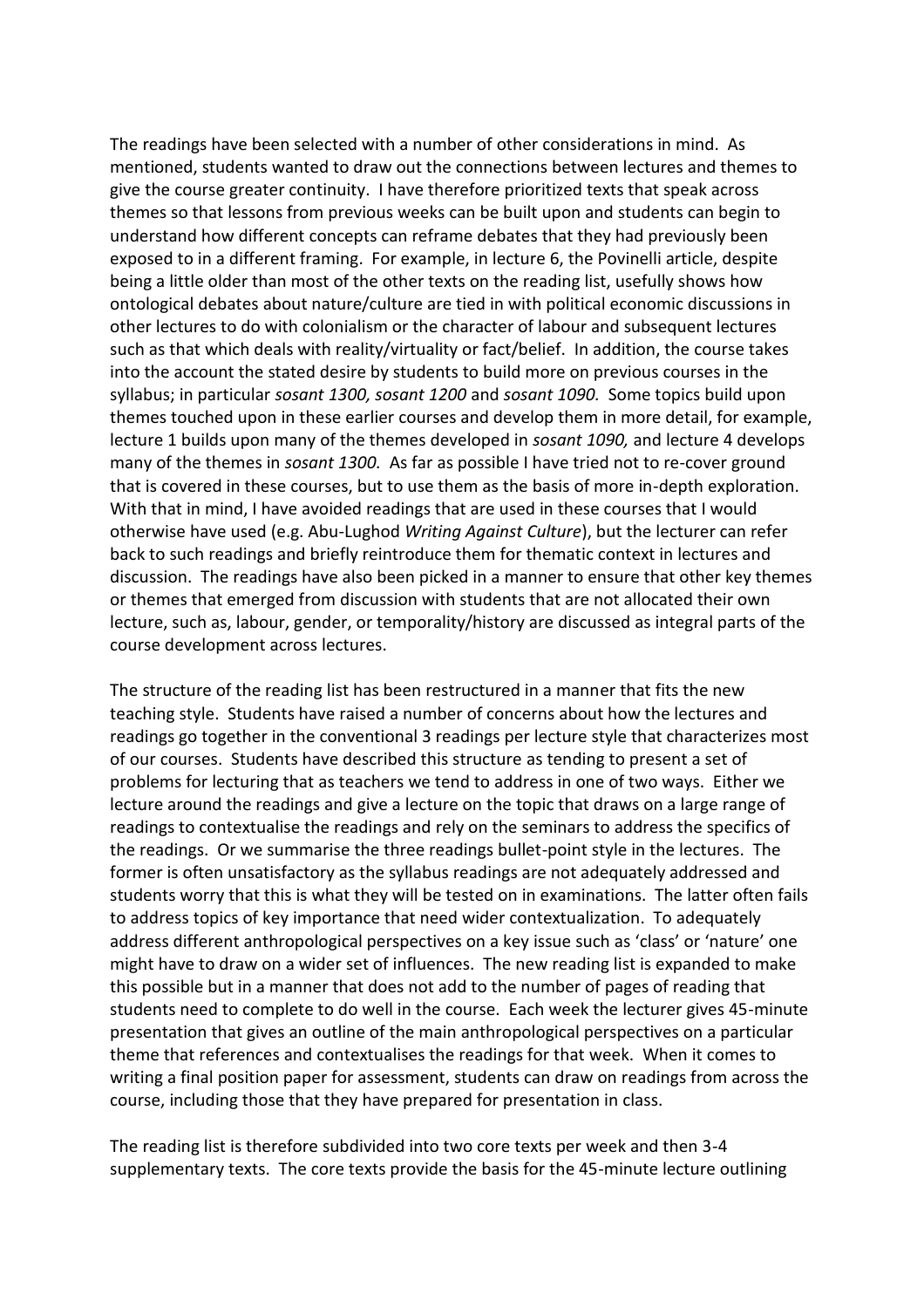the topic and are used as the framework to bring in other texts. The supplementary texts are the basis for the group presentation and class discussions for at the start of the following week. In terms of page numbers, the length of the 'core readings' is significantly less than previous reading lists and the recommended limit for a ten-credit course. Students will be expected to show evidence of reading from the core-readings and supplementary readings in their assessed work, although they are not expected to have read the entire supplementary list, but to have selected from that list where relevant for their examination topic. In addition, the lecturer can provide additional readings on canvas on the different topics that they can draw upon for their examination papers. This means that the amount of reading expected from students remains constant but with greater flexibility to explore particular themes and topics in depth. The full reading list is attached as an appendix to this document.

## *Teaching.*

The course is designed using a 'flipped class room' style. The course does not require extra reading from students in terms of page numbers, but it does require greater involvement from both students and teachers in the course of the twelve weeks. This is in response to student requests for more practice with reading, writing and presentation skills. A more active and engaged style of learning is designed to increase students' ability to understand and to *use* concepts creatively. This prepares them better for future tasks such as the Bachelors Essay or enrollment on our Masters Programme. It also provides them with experience in skills that will be important to demonstrate upon entering the job market after their studies, thus improving their confidence and employability. Presentations were not compulsory but it was made clear to the students that participation was expected and that those who participated would be likely to get more from the course. The majority of students did participate in one way or another.

Lecture 1 provides an overview of how the course is structured and taught and establish the mutual expectations that teachers and students can have of each other if students are to gain the maximum benefit from the course. In the second half of each lecture, a brief overview of the main themes of the topic is presented by the lecturer. This is supplemented by two forms of active student participation. Following the lecture, readings on the expanded reading list are divided amongst the students who are expected to read a text or section of a key text and to prepare a short summary of it in relation to the key themes of the text each following week. The lecturer provides guidance as to what sections of the text to focus on and what concepts and questions to draw out of the reading. Secondly, from week two onwards the 2-hour lecture spot will be divided into two sections. In the first half, students take turns to present and discuss each other's' summaries of those readings that were introduced the previous week. In the second half, the lecturer moves on to the next topic, again providing an overview of key themes and what to draw out of the texts under consideration for the following week's presentations. This means that each topic is spread over two weeks. The idea is that this gives the chance for the lecturer to give some guidance as to what to look for in the texts and the particular themes to draw out when preparing for presentation. This is in response to student feedback and is intended to help them learn how to look for the key points in academic texts and to give some structure and confidence prior to in-class presentations. Students are divided into small groups in week one and are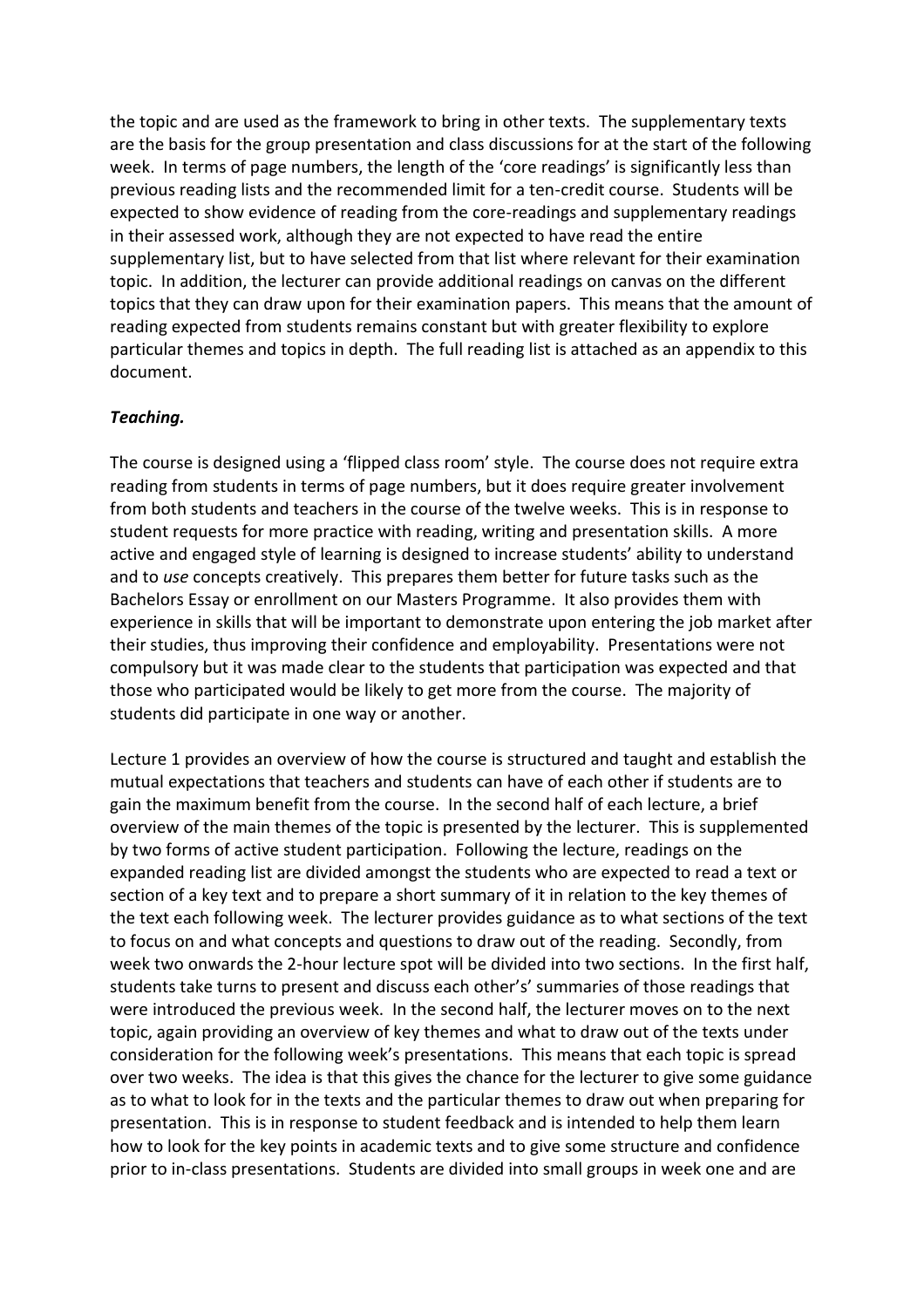allocated readings to present in one of the following weeks. This means that all students will be involved in one presentation and that they will have to meet once during the course in the week leading up to their presentation. It also means that they can divide actual presentation duties amongst themselves or present jointly thus sharing the burden for those less confident about or experienced in public presentation. The final lecture is reserved for an overview of the course as a whole, drawing out how the themes of the previous 11 lectures tie together and to prepare students for how approach the assessment.

There are 7 seminars for the course. The seminars are structured around discussion of the theoretical approaches in the light of contemporary issues. The group focuses on how short non-academic documents; perhaps a newspaper article, a piece of fiction or film etc. relate to the current week's lecture topic and how it might be approached from different theoretical perspectives. Students will be encouraged to bring their own examples to class and each week the lecturer will bring 2-3 examples. For example, newspaper articles such as these

[https://www.theguardian.com/world/2018/nov/10/autonomous-drones-that-decide-who](https://www.theguardian.com/world/2018/nov/10/autonomous-drones-that-decide-who-they-kill-britain-funds-research)[they-kill-britain-funds-research](https://www.theguardian.com/world/2018/nov/10/autonomous-drones-that-decide-who-they-kill-britain-funds-research)

[https://www.theguardian.com/technology/2018/nov/11/alarm-over-talks-to-implant-uk](https://www.theguardian.com/technology/2018/nov/11/alarm-over-talks-to-implant-uk-employees-with-microchips)[employees-with-microchips](https://www.theguardian.com/technology/2018/nov/11/alarm-over-talks-to-implant-uk-employees-with-microchips)

are used as a basis for a discussion of the theoretical approaches to human agency, culture and technology discussed in lecture 8. Other examples can be brought from Norwegian or international media.

The aim is to give students an increased sense of how to apply contemporary anthropological concepts to a wide variety of social issues, thus preparing them for the task of *using* these concepts creatively in developing their own projects at Bachelor Essay or Masters level; a stated purpose of the course.

The course involved 12 lectures of 2 hours and each student had the opportunity to be present at 7 seminars of 2 hours. In reality this course took a far larger number of hours in terms of teaching given the intensive nature of active learning on the course. Active learning by students requires far more active participation and guidance from teachers. For example, I spent many more hours in individual meetings with students, looking for guidance on their class presentations, than I would in a normal course. This is a good thing – it's precisely the kind of engagement that we should want to have with students and I have no doubt that it will pay dividends in terms of student understanding and student retention in the 3<sup>rd</sup> year and for the Masters Programme, but the reality that doing this kind of student-centred teaching takes far more than the credited hours should be recognized.

# *Resources and Infrastructure*

We had an adequate lecture theatre and seminar rooms. On a few occasions the recording device in the lecture theatre did not work properly so we did not have recordings of the lecture.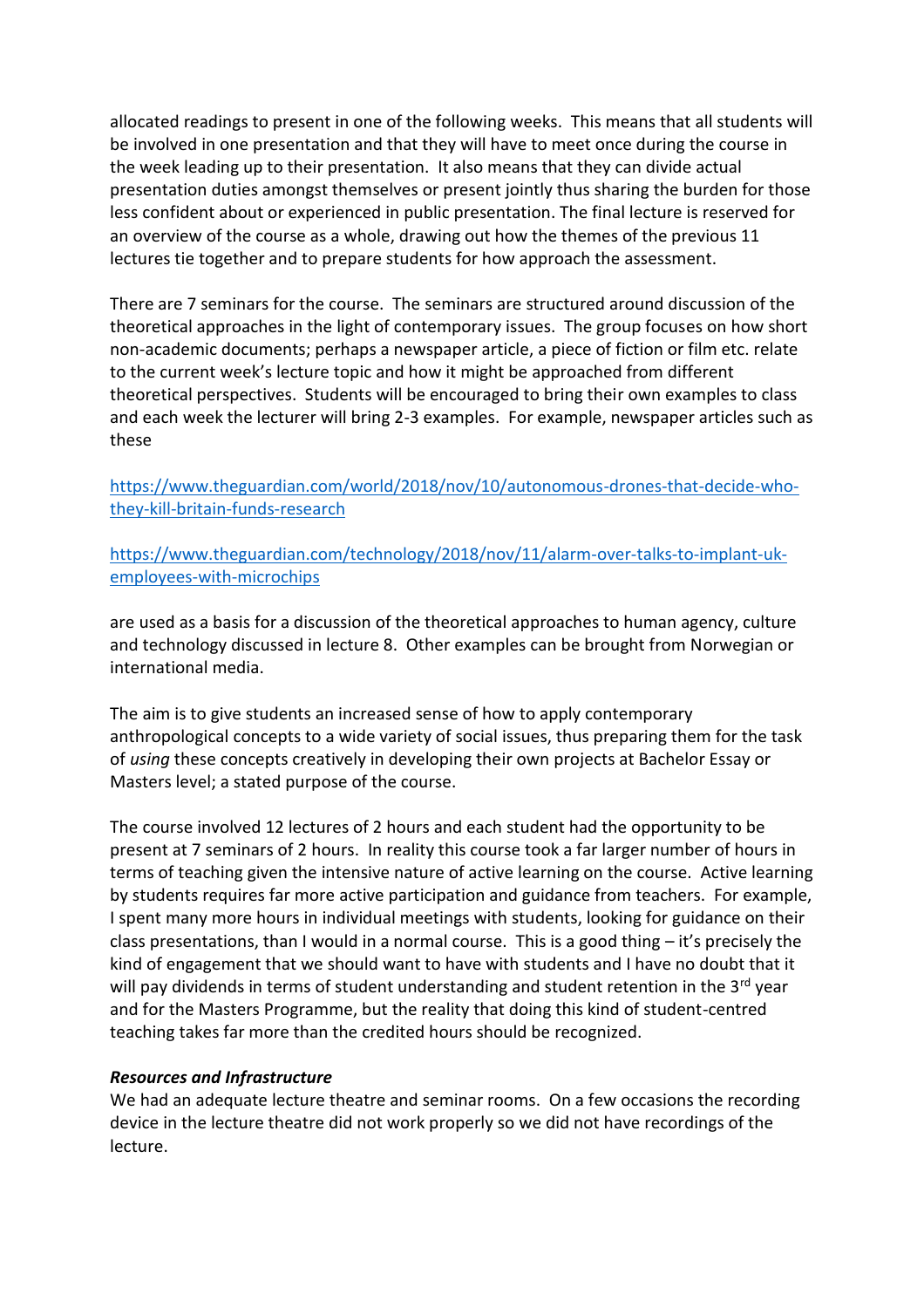#### *Assessment and evaluation*

Assesment for this course is by school exam. We are reviewing this after the first year of the course and intend to move forward to new forms of examination in future years (see below). This is evaluated in the usual manner.

### *Learning outcomes*

The learning outcomes are broadly adequate in describing what the students are expected to have learnt after the exam.

## *How the course works*

In my opinion the new course has worked very well overall. It is an experiment in a new form of learning and is bound not to be perfect in every respect and I plan to make some adjustments to it (see below). In terms of its main aims, to increase student engagement and to begin the process of encouraging students to engage in more creative thinking and the creative use of anthropological concepts to develop their own interests, it has been a success. The statistics seem to bear out that the course has been successful in engaging students' attention and developing their capacities. Of 70 students registered for the course, 60 took the exam and 2 were ill, meaning that only 8 did not take the exam. Of those who did take the course, the marks were as follows; 17% A, 47% B, 30% C, 5% D and 2% E. The lesson that I suggest that we take from this is that courses that push students a little harder can be both popular and pedagogically useful, provided that they are framed in a manner to engage with students' own interests and are designed to develop their capacity to learn.

Student feedback has been very positive. We conducted a focus group with students with the aim of getting both feedback and suggestions from a student perspective on how the course could be changed in future years to improve it. The overall feedback from students was extremely positive. A typical comment was 'I enjoyed this course a lot and never felt like I was lagging behind because it was very engaging… my classmates and I think it's been our favourite course this semester/year.' That being said, this student drew attention to aspects of the course that could be improved upon and I address our response to this below.

Other aspects of the course seem to work adequately. The course description works well although it might be useful to have more detail on the different nature of teaching, evaluation and expected student participation on the course description on the webpage. I believe that the course is correctly placed in terms of its level/semester. It is a challenging course but the majority of students reported that they enjoyed being pushed to achieve more and it is also the case that they need better preparation with regards to creatively using anthropological concepts before the Bachelor's Essay in the 3<sup>rd</sup> year, when many students report feeling lost and unsure about how to proceed. Many students who took this course have already reported to me that they feel more confident about taking the Bachelor's Essay now and coming out of the course the students asked me and Jon Henrik Remme, as head of undergraduate teaching to organize a meeting building on this course as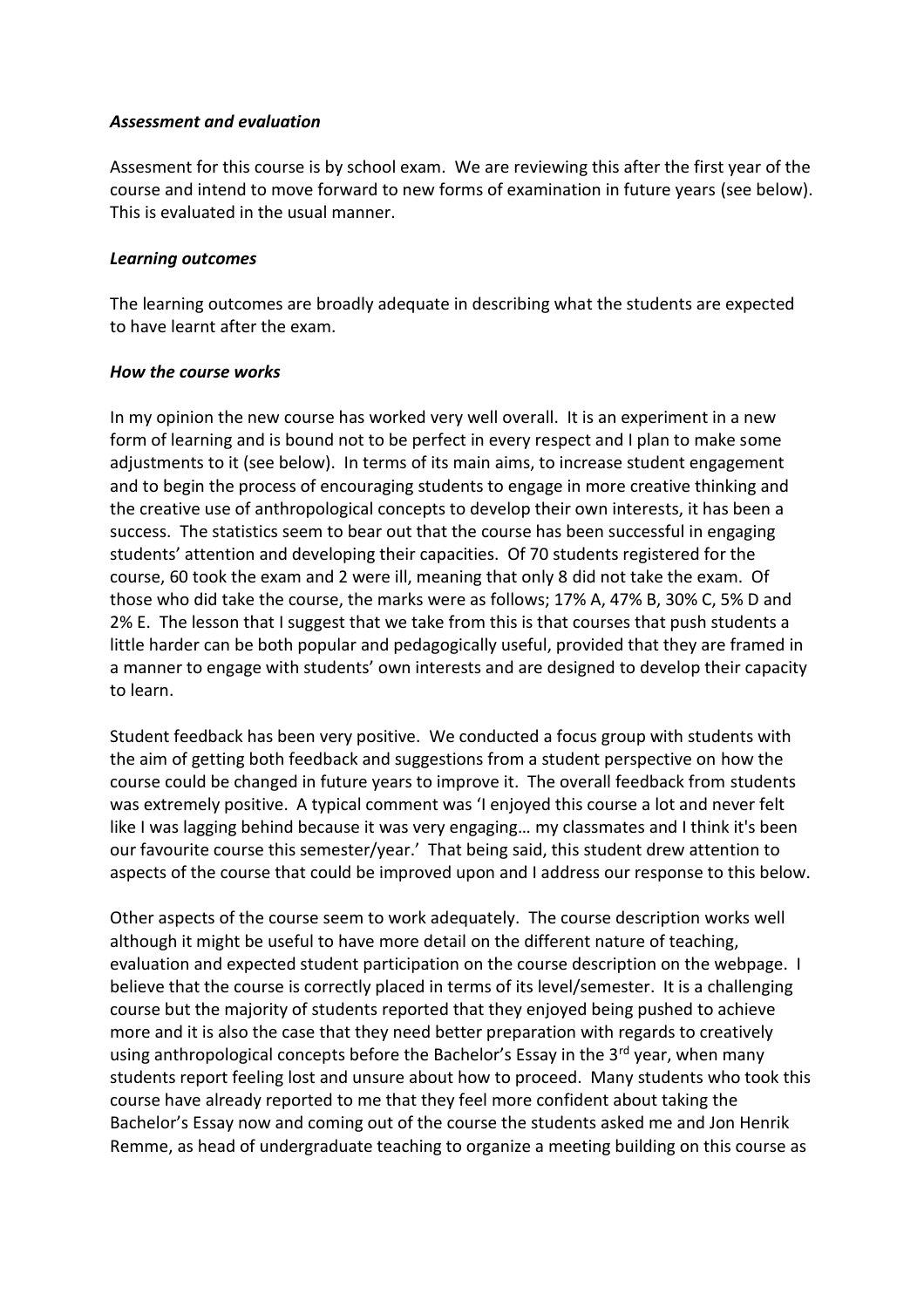a bridge between the 2000 course and what they might hope to write on in their  $3^{rd}$  year. The course is correctly positioned with regard to recommended prerequisites.

### **Changes since the last evaluation.**

Major changes have been made since the last evaluation and these are detailed above.

### **Suggestions for Improvement.**

Following discussions with students, we have identified the following areas as potential areas for improvement.

## *Group Presentations:*

*Issues raised:* There was a broad feeling that the group presentations were useful and that students wanted and needed more practice with presentation work. However, there were some who felt that it did not work so well to have the presentations in the lecture and that this took away from lecture time. There was a general sense that it might be better to move the presentations into the seminars, as this would be less daunting and there would be more chance for immediate feedback from the lecturer and from other students. People felt that it was particularly valuable to have the opportunity to get feedback that was not directly related to evaluation as a part of genuine learning. Other students cautioned that the seminars worked well as they are and asked not to change them too much. It was also stated that the work of helping students with presentations should not simply be left to this course but should be spread throughout courses across the undergraduate programme.

Although over half of students took part in the group presentations in one form or other, concern was raised that some students did not and there was a feeling that it should be compulsory to take part in at least one presentation. For those who could not be present in person it was suggested that they could upload a video presentation on canvas.

Also, some students felt that it would be important to give some brief guidance on how to prepare. I have run some voluntary seminars on how to read academic texts and how to write academic papers with first year students and these were pointed to as useful in terms of giving structure and reassurance. It was suggested however that activities such as these should be integrated into course design as far as possible rather than being additional activities.

*Possible Actions –* To move the presentations to the seminars whilst ensuring that time is kept for the discussions of topical events that also worked well. For the lecturer to incorporate some guidance as to how to prepare presentations into the introductory lecture and to make some resources available on canvas. To explore the possibility of making at least one presentation compulsory on a pass/fail basis, in which having presented in some form is adequate for a 'pass' as a compulsory component of the course. To explore incorporating these moves in other courses across the undergraduate programme.

# *Evaluation:*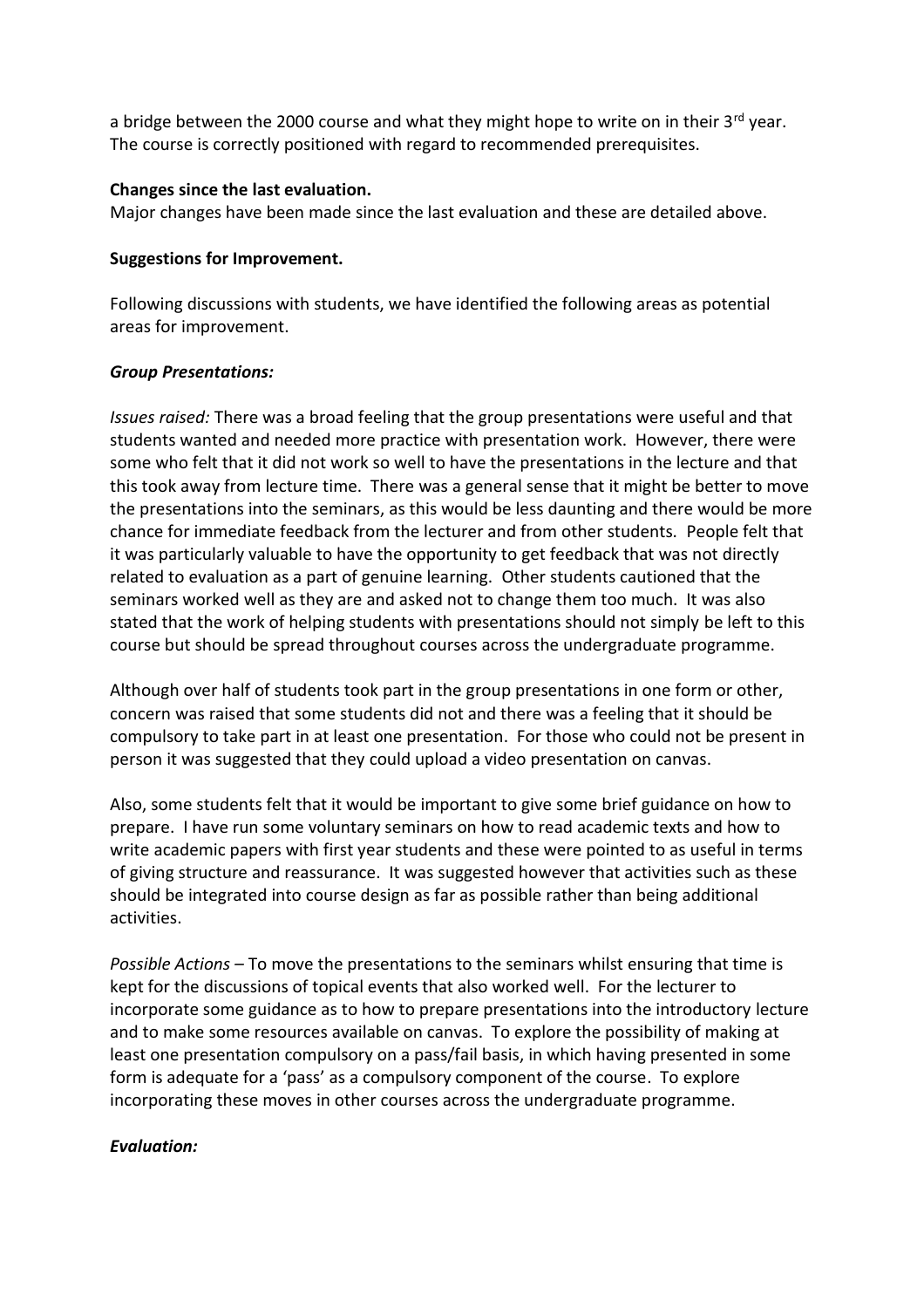*Issues raised:* Students liked the way in which the more open-ended exam question gave them the opportunity to develop their own interests and ideas. They also felt that it tested what an evaluation should test; namely critical thinking using knowledge gained, rather than mechanical knowledge retention and recall. This led to some discussion as to the relative benefits of home exam versus school exam. Some felt that a home exam would be preferable, particularly for this kind of course. Others felt that school exams had an advantage of being more time-limited but there was the problem that they test memorization skills as much as they test the ability to work with knowledge. One suggested solution would be a school exam with access to course materials and internet.

*Possible actions –* to discuss with the undergraduate teaching team before the autumn deadline, changes to evaluation, including exploring the possibility of a school exam with access to materials.

# *Teaching*

*Issues raised:* Students were broadly enthusiastic about the lectures and the teaching on the course. They suggested that more time could be devoted to the lectures and presentations could be moved to the seminars. They found the lectures very engaging when they were present but not so useful to follow when they listened to recordings. They found the summary documents of key texts that the lecturer prepared for some weeks very useful as a means of providing a foothold on the key concepts in the course.

*Possible actions:* To move presentations to the seminars (see above). To provide additional resources such as the summary documents of key texts.

#### **Content**

*Issues raised:* Students were broadly positive about the course content and structure, describing it as well put together, interesting, relevant and contemporary. They particularly liked the issues of 'cultural appropriation' and 'infrastructure'. One suggested that we could include something on 'climate and sustainability'. There was some discussion that 'globalisation' seemed like an old-fashioned framing but that the texts and issues raised were useful and important.

*Possible actions:* To review the texts to see if there are one or two that could be changed. To see if there is the possibility for including something on 'climate' without altering the overall coherence of the course. To reframe the 'globalisation' lecture as 'global culture', thus tying the lecture in more clearly with the preceding lectures on 'culture and society' and 'cultural appropriation'.

#### **Other issues**

*Issue raised:* It was stated that the course had been very successful in its aims of getting students to learn how to think creatively with anthropological concepts and that it was important to build on that momentum going into the third year, with activities such as the